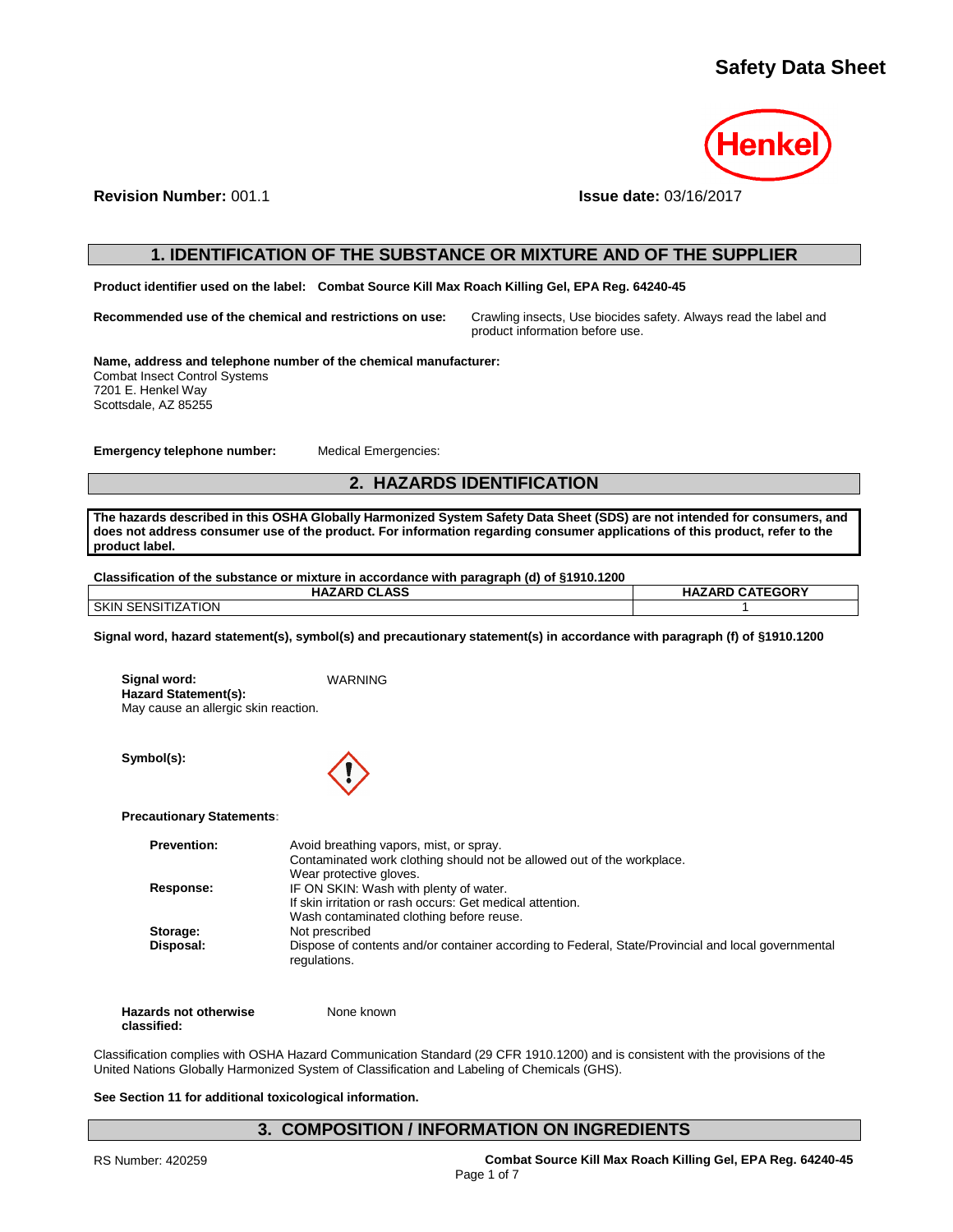#### **The following chemicals are classified as health hazards in accordance with paragraph (d) of § 1910.1200.**

| <b>Chemical Name*</b> | <b>CAS Number (Unique</b><br>(Identifier | <b>Concentration</b> |
|-----------------------|------------------------------------------|----------------------|
| Gelling agent         | Proprietary                              | $1 - 5 \%$           |
| Preservative          | Proprietary                              | $0.1 - 1\%$          |
| Fipronil              | 120068-37-3                              | 103,000 PPM          |

\*The specific chemical identity and/or exact percentage (concentration) of composition has been withheld because a trade secret is claimed in accordance with paragraph (i) of §1910.1200.

## **4. FIRST AID MEASURES**

#### **Description of necessary measures**

| Remove from exposure area to fresh air. Treat symptomatically and supportively.                                                                |
|------------------------------------------------------------------------------------------------------------------------------------------------|
| Rinse affected area with mild soap and water until no evidence of product remains. Get medical                                                 |
| attention if irritation persists.                                                                                                              |
| Rinse eyes immediately with plenty of water, occasionally lifting upper and lower lids, until no                                               |
| evidence of product remains. Get medical attention if pain or irritation develops.                                                             |
| Dilution by rinsing the mouth and giving water or milk to drink is generally recommended. Contact<br>physician or local poison control center. |
|                                                                                                                                                |

#### **Most important symptoms and effects, both acute and delayed**

After eye contact: May cause mild transient irritation After skin contact: Repeated or prolonged excessive exposure may cause irritation or dermatitis. After ingestion: May be fatal if swallowed and enters airways. Nausea and possible vomiting may occur. After inhalation: Unlikely to occur due to the physical properties of the product.

#### **Indication of any immediate medical attention and special treatment needed**

After eye contact: Rinse eyes with plenty of water until no evidence of product remains. After skin contact: Rinse affected area with mild soap and water until no evidence of product remains. After ingestion: May be fatal if swallowed and enters airways. Dilution by rinsing the mouth and giving a glass of water to drink is generally recommended. After inhalation: Remove from exposure area to fresh air.

## **5. FIRE FIGHTING MEASURES**

#### **Suitable (and unsuitable) extinguishing media**

**Suitable extinguishing media:** Dry chemical, carbon dioxide, water spray or regular foam.

**Unsuitable extinguishing media:** None known

#### **Specific hazards arising from the chemical**

Irritating smoke, carbon monoxide, and carbon dioxide.

#### **Special protective equipment and precautions for fire-fighters**

In case of fire, wear a full-face positive-pressure self-contained breathing apparatus and protective suit. Shut off all ignition sources Apply cooling water to sides of containers that are exposed to flames until well after fire is out. Isolate area. Keep unnecessary personnel away. Avoid breathing vapors, keep upwind.

## **6. ACCIDENTAL RELEASE MEASURES**

#### **Personal precautions, protective equipment and emergency procedures**

Wear skin, eye and respiratory protection as recommended in Section 8. Ventilate spill area if possible. Do not touch spilled material. Spills present a slipping hazard. Keep unnecessary personnel away. Make sure area is slip-free before re-opening to traffic.

#### **Environmental precautions**

Do not discharge into surface water/ground water.

#### **Methods and materials for containment and cleaning up**

SMALL SPILLS: Sweep or scoop up and place into containers for later disposal. Wash site of spillage thoroughly with water. LARGE SPILLS: Ventilate closed spaces before entering. Sweep or scoop up. Dispose in suitable waste container. Keep unnecessary people away from spill.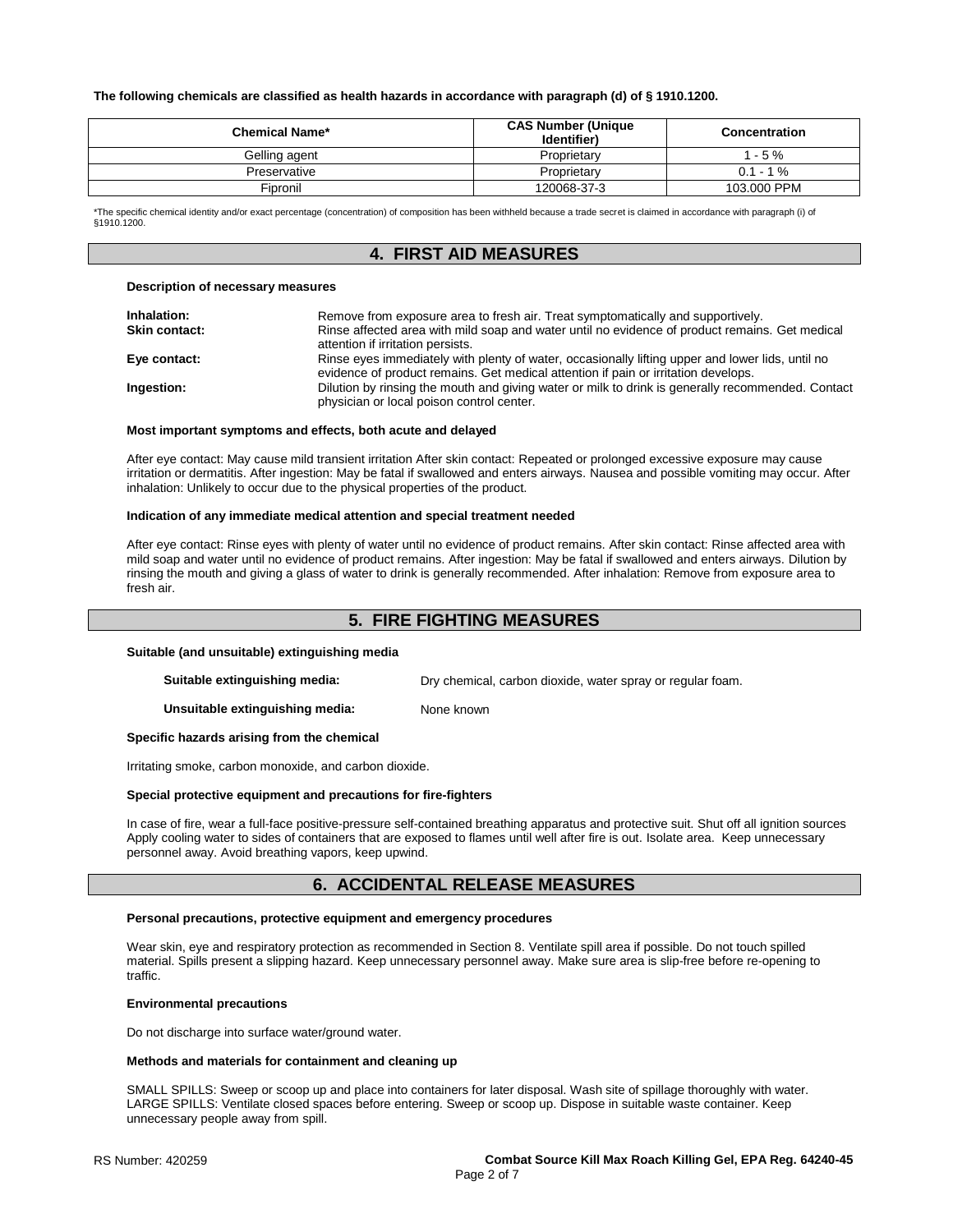# **7. HANDLING AND STORAGE**

### **Precautions for safe handling**

Do not get in eyes, on skin, on clothing Do not take internally. Use with adequate ventilation. Avoid generating aerosols and mists. Keep the containers closed when not in use.

## **Conditions for safe storage, including any incompatibilities**

Store in a cool, dry, ventilated area out of reach of children and away from sources of heat, moisture, and incompatible substances. Store in suitable labeled containers. Store the containers tightly closed. Storage areas for large quantities (warehouse) should be well ventilated.

## **8. EXPOSURE CONTROLS / PERSONAL PROTECTION**

**OSHA permissible exposure limit (PEL), American Conference of Governmental Industrial Hygienists (ACGIH) Threshold Limit Value (TLV), and any other exposure limit used or recommended by the chemical manufacturer, importer, or employer preparing the safety data sheet, where available.**

| Hazardous Component(s) | <b>ACGIH TLV</b> | OSHA PEL                                                           | <b>AIHA WEEL</b> | <b>OTHER</b> |
|------------------------|------------------|--------------------------------------------------------------------|------------------|--------------|
| Table sugar            | 10 mg/m3 TWA     | 5 mg/m3 PEL<br>Respirable fraction.<br>15 mg/m3 PEL Total<br>dust. | None             | None         |

#### **Appropriate engineering controls**

Provide local exhaust or general dilution ventilation to keep exposure to airborne contaminants below the permissible exposure limits where mists or vapors may be generated.

#### **Individual protection measures**

| Respiratory: | Air contamination monitoring should be carried out where mists or vapors are likely to be<br>generated, to assure that the employees are not exposed to airborne contaminants above the<br>permissible exposure limits. |
|--------------|-------------------------------------------------------------------------------------------------------------------------------------------------------------------------------------------------------------------------|
| Eve:         | Safety glasses are required to prevent eye contact where dusty conditions may occur.                                                                                                                                    |
| Hand/Body:   | Protective gloves are required where repeated or prolonged skin contact may occur.<br>Protective clothing is required where repeated or prolonged skin contact may occur.                                               |

# **9. PHYSICAL AND CHEMICAL PROPERTIES**

#### **Appearance:** gel

|                                          | brown                   |
|------------------------------------------|-------------------------|
| Odor:                                    | characteristic          |
| Odor threshold:                          | Not available.          |
| pH:                                      | Not available.          |
| Melting point/ range:                    | Not available.          |
| Boiling point/range:                     | Not available.          |
| Flash point:                             | > 93.3 °C (> 199.94 °F) |
| <b>Evaporation rate:</b>                 | Not available.          |
| Flammable/Explosive limits - lower:      | Not available.          |
| Flammable/Explosive limits - upper:      | Not available.          |
| Vapor pressure:                          | Not available.          |
| Vapor density:                           | Not available.          |
| Solubility in water:                     | Not available.          |
| Partition coefficient (n-octanol/water): | Not available.          |
| Autoignition temperature:                | Not available.          |
| <b>Decomposition temperature:</b>        | Not available.          |
| <b>Viscosity:</b>                        | Not available.          |
| <b>VOC content:</b>                      | Not available.          |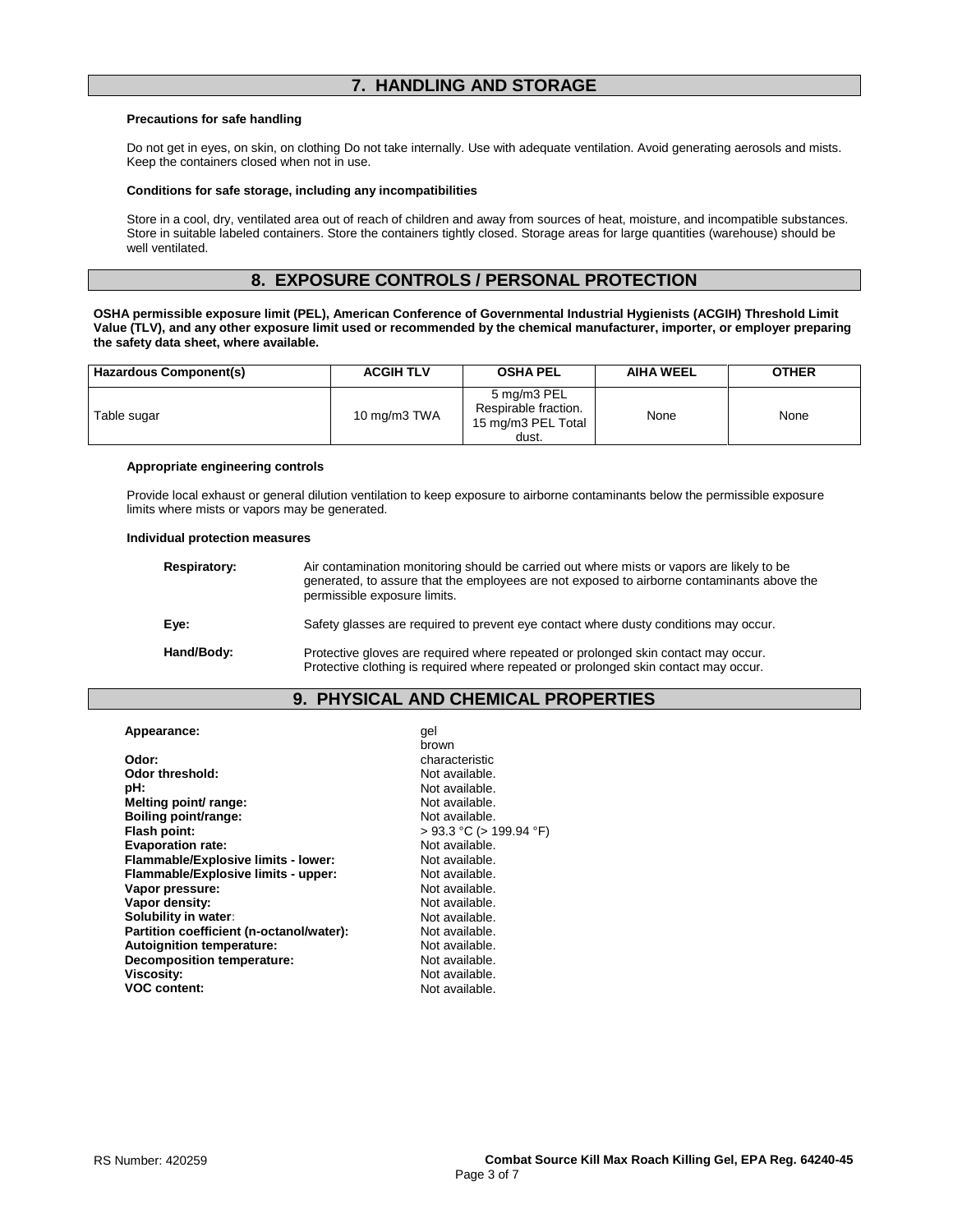# **10. STABILITY AND REACTIVITY**

| <b>Reactivity:</b>                          | This product may react with strong alkalies.                                                        |
|---------------------------------------------|-----------------------------------------------------------------------------------------------------|
| <b>Chemical stability:</b>                  | Stable under normal ambient temperature (70°F, 21°C) and pressure (1 atm).                          |
| Possibility of hazardous<br>reactions:      | Hazardous polymerization has not been reported to occur under normal temperatures and<br>pressures. |
| Conditions to avoid:                        | Avoid storing in direct sunlight and avoid extremes of temperature.                                 |
| Incompatible materials:                     | Strong oxidizers and reducing agents.                                                               |
| <b>Hazardous decomposition</b><br>products: | Thermal decomposition products may include oxides of carbon.                                        |

# **11. TOXICOLOGICAL INFORMATION**

## **Likely routes of exposure including symptoms related to characteristics**

| Inhalation:                             | Unlikely to occur due to the physical properties of the product. Dust may cause mucous<br>membrane irritation with coughing, dryness and sore throat. |
|-----------------------------------------|-------------------------------------------------------------------------------------------------------------------------------------------------------|
| <b>Skin contact:</b>                    | Repeated or prolonged excessive exposure may cause irritation or dermatitis.                                                                          |
| Eye contact:                            | Mild eye irritation.                                                                                                                                  |
| Ingestion:                              | May cause mild gastrointestinal irritation with nausea, vomiting, diarrhea and abdominal pain.                                                        |
| <b>Physical/Chemical:</b>               | No physical/chemical hazards are anticipated for this product.                                                                                        |
| Other relevant toxicity<br>information: | This product is an insecticide. The use of this product by consumers is safe under normal and<br>reasonable foreseen use.                             |

#### **Numerical measures of toxicity, including delayed and immediate effect**

| Hazardous Component(s) | LD50s and LC50s                                                                                                                                                                                                      | Immediate and Delayed Health Effects |
|------------------------|----------------------------------------------------------------------------------------------------------------------------------------------------------------------------------------------------------------------|--------------------------------------|
| Gelling agent          | None                                                                                                                                                                                                                 | Irritant                             |
| Preservative           | None                                                                                                                                                                                                                 | Irritant, Allergen, Respiratory      |
| Fipronil               | Oral LD50 (RAT) = 92 mg/kg<br>Oral LD50 (RAT) = $103 \text{ mg/kg}$<br>Dermal LD50 () = $445$ mg/kg<br>Dermal LD50 () = $354$ mg/kg<br>Dermal LD50 (RAT) = $> 2,000$ mg/kg<br>Inhalation LC50 (, $4 h$ ) = 0.68 mg/l | No Data                              |

#### **Carcinogenicity information**

| <b>Hazardous Component(s)</b> | <b>NTP Carcinogen</b> | <b>IARC Carcinogen</b> | <b>OSHA Carcinogen</b> |
|-------------------------------|-----------------------|------------------------|------------------------|
| Gelling agent                 | No                    | No                     | No                     |
| Preservative                  | Νo                    | No                     | No                     |
| Fipronil                      | No                    | No                     | No                     |

| Carcinogenicity                                         | None of the ingredients in this product are listed as carcinogens by the International Agency for<br>Research on Cancer (IARC), the National Toxicology Program (NTP) or the Occupational<br>Safety and Health Administration (OSHA). |
|---------------------------------------------------------|---------------------------------------------------------------------------------------------------------------------------------------------------------------------------------------------------------------------------------------|
| <b>Mutagenicity</b><br><b>Toxicity for reproduction</b> | None of the ingredients in this product are known to cause mutagenicity.<br>None of the ingredients in this product are known as reproductive, fetal, or developmental<br>hazards.                                                    |

# **12. ECOLOGICAL INFORMATION**

## **Aquatic Toxicity:**

This product is anticipated to be safe for the environment at concentrations predicted in household settings under normal use conditions. The active ingredient Fipronil is toxic birds, fish, and aquatic invertebrates.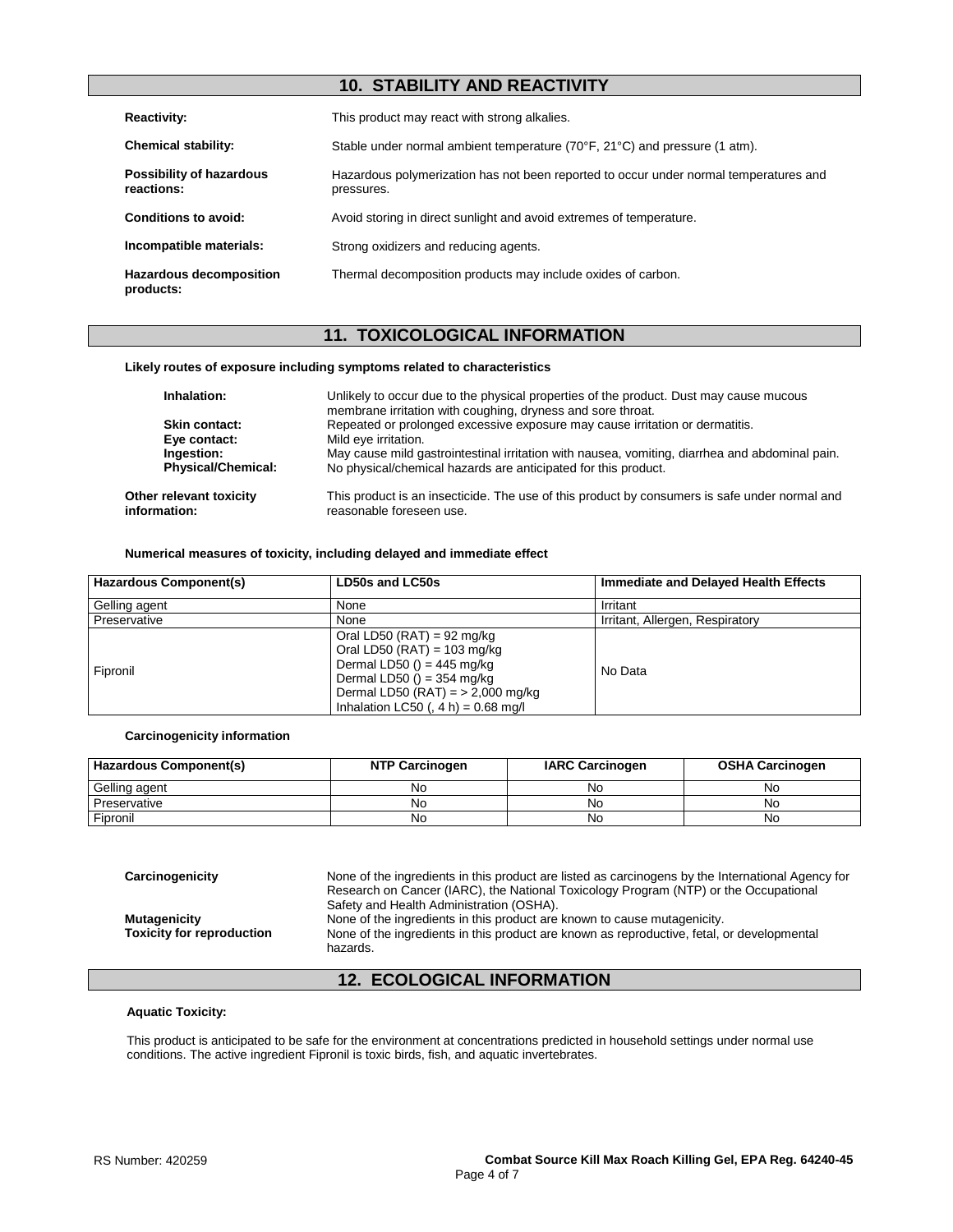## **Toxicity to fish:**

| <b>Hazardous substances</b>  | Value       | Value       | Acute             | <b>Exposure</b> | <b>Species</b>             | <b>Method</b>         |
|------------------------------|-------------|-------------|-------------------|-----------------|----------------------------|-----------------------|
| CAS-No.                      | type        |             | Toxicity<br>Study | time            |                            |                       |
| Gelling agent                | <b>LC50</b> | 490 mg/l    | Fish              | 96 h            | Oncorhynchus mykiss        | <b>OECD Guideline</b> |
|                              |             |             |                   |                 |                            | 203 (Fish, Acute      |
|                              |             |             |                   |                 |                            | <b>Toxicity Test)</b> |
| Preservative                 | LC50        | $1.4$ mg/l  | Fish              | 96 h            | Salmo gairdneri (new name: | <b>OECD</b> Guideline |
|                              |             |             |                   |                 | Oncorhynchus mykiss)       | 203 (Fish, Acute      |
|                              |             |             |                   |                 |                            | Toxicity Test)        |
|                              | <b>NOEC</b> | $0.21$ mg/l | Fish              | 30 <sub>d</sub> | Oncorhynchus mykiss        | <b>OECD</b> Guideline |
|                              |             |             |                   |                 |                            | 215 (Fish,            |
|                              |             |             |                   |                 |                            | Juvenile Growth       |
|                              |             |             |                   |                 |                            | Test)                 |
| 5-amino-1-[2,6-dichloro-4-   | <b>LC50</b> | $0.25$ mg/l | Fish              | 96 h            | Oncorhynchus mykiss        | <b>OECD Guideline</b> |
| (trifluoromethyl)phenyl]-4-  |             |             |                   |                 |                            | 203 (Fish, Acute      |
| [(trifluoromethyl)sulfinyl]- |             |             |                   |                 |                            | <b>Toxicity Test)</b> |
| 120068-37-3                  |             |             |                   |                 |                            |                       |
|                              |             |             |                   |                 |                            |                       |

# **Toxicity to aquatic invertebrates:**

| <b>Hazardous substances</b><br>CAS-No.                                                                   | Value<br>type | Value       | Acute<br><b>Toxicity</b><br>Study | <b>Exposure</b><br>time | <b>Species</b> | <b>Method</b>                                                                  |
|----------------------------------------------------------------------------------------------------------|---------------|-------------|-----------------------------------|-------------------------|----------------|--------------------------------------------------------------------------------|
| Gelling agent                                                                                            | <b>EC50</b>   | 980 mg/l    | Daphnia                           | 48 h                    | Daphnia magna  | <b>OECD Guideline</b><br>202 (Daphnia sp.<br>Acute<br>Immobilisation<br>Test)  |
| Preservative                                                                                             | <b>EC50</b>   | $1.05$ mg/l | Daphnia                           | 48 h                    | Daphnia magna  | <b>OECD Guideline</b><br>202 (Daphnia sp.<br>Acute<br>Immobilisation<br>Test)  |
| 5-amino-1-[2,6-dichloro-4-<br>(trifluoromethyl)phenyl]-4-<br>[(trifluoromethyl)sulfinyl]-<br>120068-37-3 | <b>EC50</b>   | $0.19$ mg/l | Daphnia                           | 48 h                    | Daphnia magna  | <b>OECD Guideline</b><br>202 (Daphnia sp.)<br>Acute<br>Immobilisation<br>Test) |

# **Toxicity to algae:**

| <b>Hazardous substances</b><br>CAS-No.                                                                   | Value<br>type    | Value               | Acute<br><b>Toxicity</b><br>Study | <b>Exposure</b><br>time | <b>Species</b>                                                      | <b>Method</b>                                                      |
|----------------------------------------------------------------------------------------------------------|------------------|---------------------|-----------------------------------|-------------------------|---------------------------------------------------------------------|--------------------------------------------------------------------|
| Preservative                                                                                             | EC50             | $0.11 \text{ mg/l}$ | Algae                             | 72 h                    | Pseudokirchnerella<br>subcapitata                                   | <b>OECD Guideline</b><br>201 (Alga,<br>Growth Inhibition<br>Test). |
|                                                                                                          | EC <sub>10</sub> | $0.04$ mg/l         | Algae                             | 72 h                    | Pseudokirchnerella<br>subcapitata                                   | <b>OECD Guideline</b><br>201 (Alga,<br>Growth Inhibition<br>Test)  |
| 5-amino-1-[2,6-dichloro-4-<br>(trifluoromethyl)phenyl]-4-<br>[(trifluoromethyl)sulfinyl]-<br>120068-37-3 | EC <sub>50</sub> | $0.07$ mg/l         | Algae                             | 96 h                    | Desmodesmus subspicatus<br>(reported as Scenedesmus<br>subspicatus) | <b>OECD Guideline</b><br>201 (Alga,<br>Growth Inhibition<br>Test)  |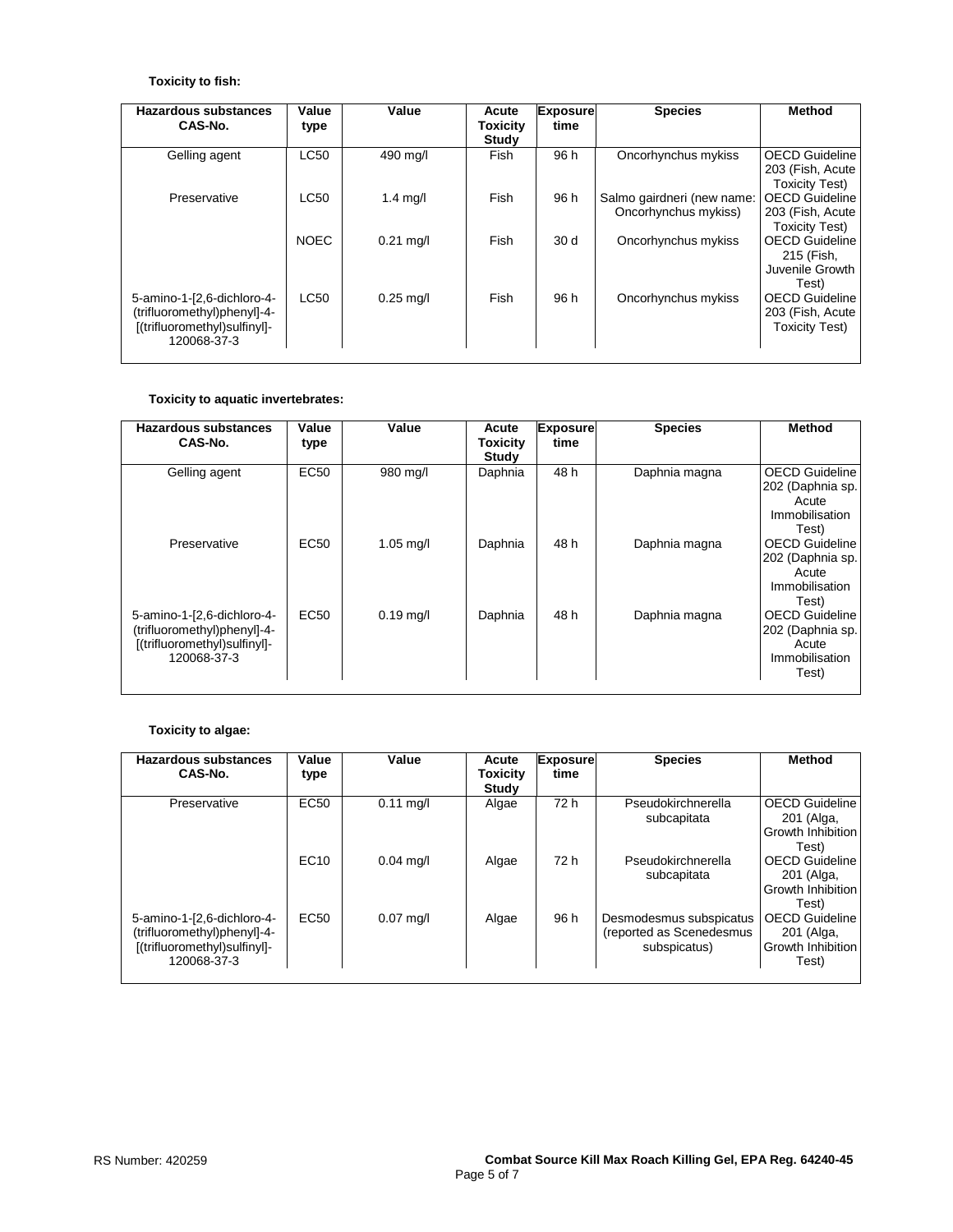#### **Persistence and degradability**

| <b>Hazardous substances</b><br>CAS-No. | <b>Result value</b>   | Route of<br>application | <b>Species</b> | <b>Method</b>                                                                                              |
|----------------------------------------|-----------------------|-------------------------|----------------|------------------------------------------------------------------------------------------------------------|
| Gelling agent                          | readily biodegradable | aerobic                 | $91 - 95 \%$   | EU Method C.4-E<br>(Determination of the "Ready"<br>BiodegradabilityClosed Bottle<br>Test)                 |
| Preservative                           | Rapidly degradable    | not specified           | > 70%          | OECD Guideline 309 (Aerobic<br>Mineralisation in Surface<br>WaterSimulation<br><b>Biodegradation Test)</b> |

#### **Bioaccumulative potential**

The bioaccumulation potential of this product has not been determined.

#### **Mobility in soil**

The mobility of this product (in soil and water) has not been determined.

# **13. DISPOSAL CONSIDERATIONS**

**Description of waste residues:**

| Hazardous waste number:             | Not applicable                                                                                                                                                                                     |
|-------------------------------------|----------------------------------------------------------------------------------------------------------------------------------------------------------------------------------------------------|
| Safe handling and disposal methods: |                                                                                                                                                                                                    |
| Recommended method of disposal:     | Pesticide wastes may be acutely hazardous. Improper disposal of excess<br>pesticide, spray mixture, or rinsate is a violation of Federal Law.                                                      |
| Disposal of uncleaned packages:     | Do not reuse this container. Never place unused product down any indoor or<br>outdoor drain. Dispose of container and unused contents in accordance with<br>federal, state and local requirements. |

# **14. TRANSPORT INFORMATION**

**The information in this section is for reference only and should not take the place of a shipping paper (bill of lading) specific to an order. Please note that the proper shipping classification may vary by packaging, properties, and mode of transportation.**

| U.S. Department of Transportation Ground (49 CFR) |               |
|---------------------------------------------------|---------------|
| Proper shipping name:                             | Not regulated |
| Hazard class or division:                         | <b>None</b>   |
| Identification number:                            | None          |
| Packing group:                                    | None          |
| International Air Transportation (ICAO/IATA)      |               |
| Proper shipping name:                             | Not regulated |
| Hazard class or division:                         | <b>None</b>   |
| Identification number:                            | None          |
| Packing group:                                    | None          |
| <b>Water Transportation (IMO/IMDG)</b>            |               |
| Proper shipping name:                             | Not regulated |
| Hazard class or division:                         | None          |
| Identification number:                            | None          |
| Packing group:                                    | None          |